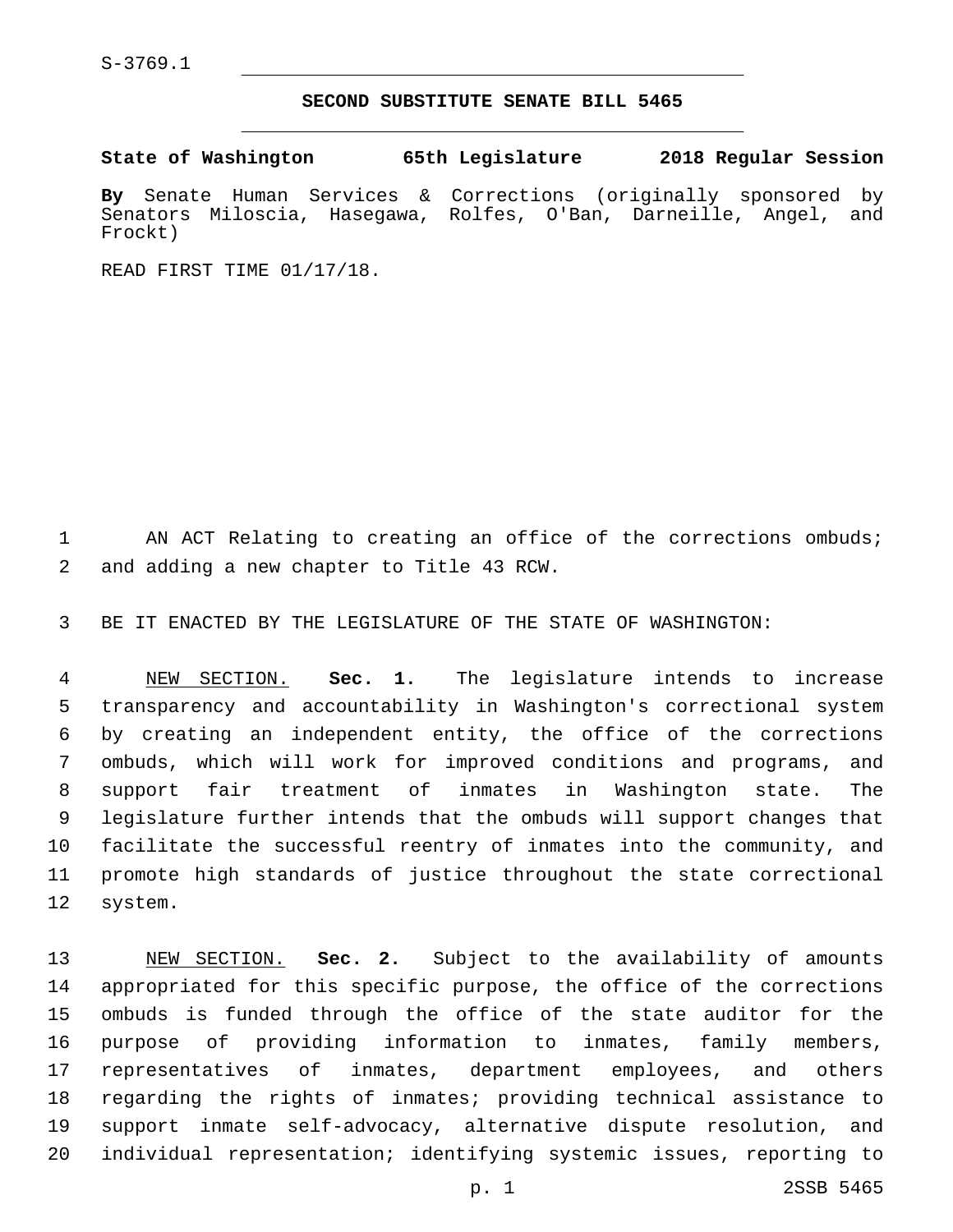the legislature, and advocating for systemic reform; and monitoring and promoting compliance with statutes, rules, and policies pertaining to conditions of correctional facilities and the rights of inmates.4

 NEW SECTION. **Sec. 3.** The definitions in this section apply throughout this chapter unless the context clearly requires otherwise.

 (1) "Abuse" means any act or failure to act by a department employee, subcontractor, or volunteer which was performed, or which was failed to be performed, knowingly, recklessly, or intentionally, and which caused, or may have caused, injury or death to an inmate.

 (2) "Corrections ombuds" or "ombuds" means the corrections ombuds, staff of the corrections ombuds, and volunteers with the 14 office of the corrections ombuds.

 (3) "Council" means the ombuds advisory council established in 16 section  $4(1)$  of this act.

(4) "Department" means the department of corrections.

 (5) "Inmate" means a person committed to the custody of the department, including, but not limited to, persons residing in a correctional institution or facility; persons released from such facility on furlough, work release, or community custody; and persons received from another state, another state agency, a county, or the 23 federal government.

 (6) "Neglect" means a negligent act or omission by any department employee, subcontractor, or volunteer which caused, or may have 26 caused, injury or death to an inmate.

(7) "Office" means the office of the corrections ombuds.

 (8) "Organization" means the private nonprofit organization that 29 operates the office of the corrections ombuds.

 NEW SECTION. **Sec. 4.** (1) No later than August 1, 2018, the governor shall convene an ombuds advisory council with several purposes in support of the ombuds function. The council shall participate in a priority setting process for the purpose of developing priority recommendations to the ombuds, review data collected by the ombuds, review reports issued by the ombuds prior to their release, and make recommendations to the ombuds regarding the accomplishment of its purposes. The council also has authority to issue its own reports and recommendations. The council must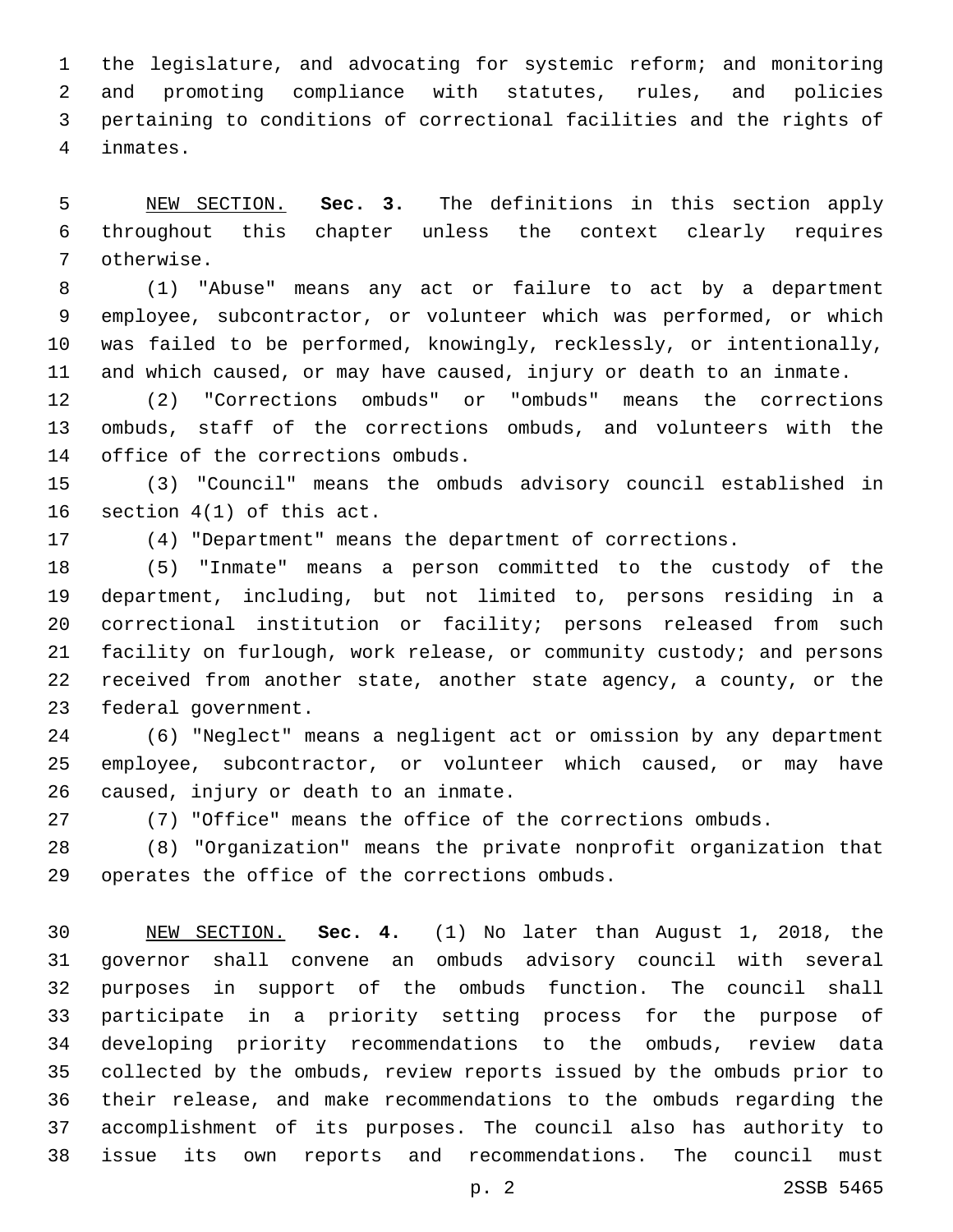biannually review ombuds performance, reporting to the governor and the legislature regarding its findings. The council must provide the legislature with recommendations regarding the ombuds budget and changes in the law that would enhance ombuds effectiveness.

 (2) The council initially consists of one democrat and one republican member of the legislature. The chairs of the senate committee on law and justice and the house of representatives committee on public safety shall make recommendations to the president of the senate and the speaker of the house of representatives, who shall make the final appointments. These appointed members shall select the following additional members:

 (a) One former inmate who has successfully reintegrated into the 13 community and is no longer in the custody of the department;

14 (b) Two family members of a current inmate;

 (c) One expert with significant criminal justice or correctional experience who is not an employee or contractor with the state of 17 Washington;

 (d) A community member with extensive knowledge and experience in issues related to racial, ethnic, or religious diversity within the 20 correctional system;

 (e) A community member with extensive knowledge and experience in the accommodation needs of individuals with disabilities; and

 (f) A community member with dispute resolution training who has experience working in the criminal justice or corrections field.

(3) The council also includes:25

 (a) The department staff serving as the internal ombuds, if any; 27 and

 (b) A bargaining unit representative, as selected by the 29 membership of the bargaining unit.

 (4) After the full membership is attained, the council shall develop a process for replacing members in case of resignation or 32 expiration of terms.

 (5) Councilmembers serve a term of three years, except that the council shall create and implement a system of staggered terms, and no member may serve more than two consecutive terms. The council shall convene at least quarterly. Councilmembers will serve without compensation, except that funds appropriated for the implementation of this act may be used to reimburse members who are not employees of Washington state for expenses necessary to the performance of their 40 duties.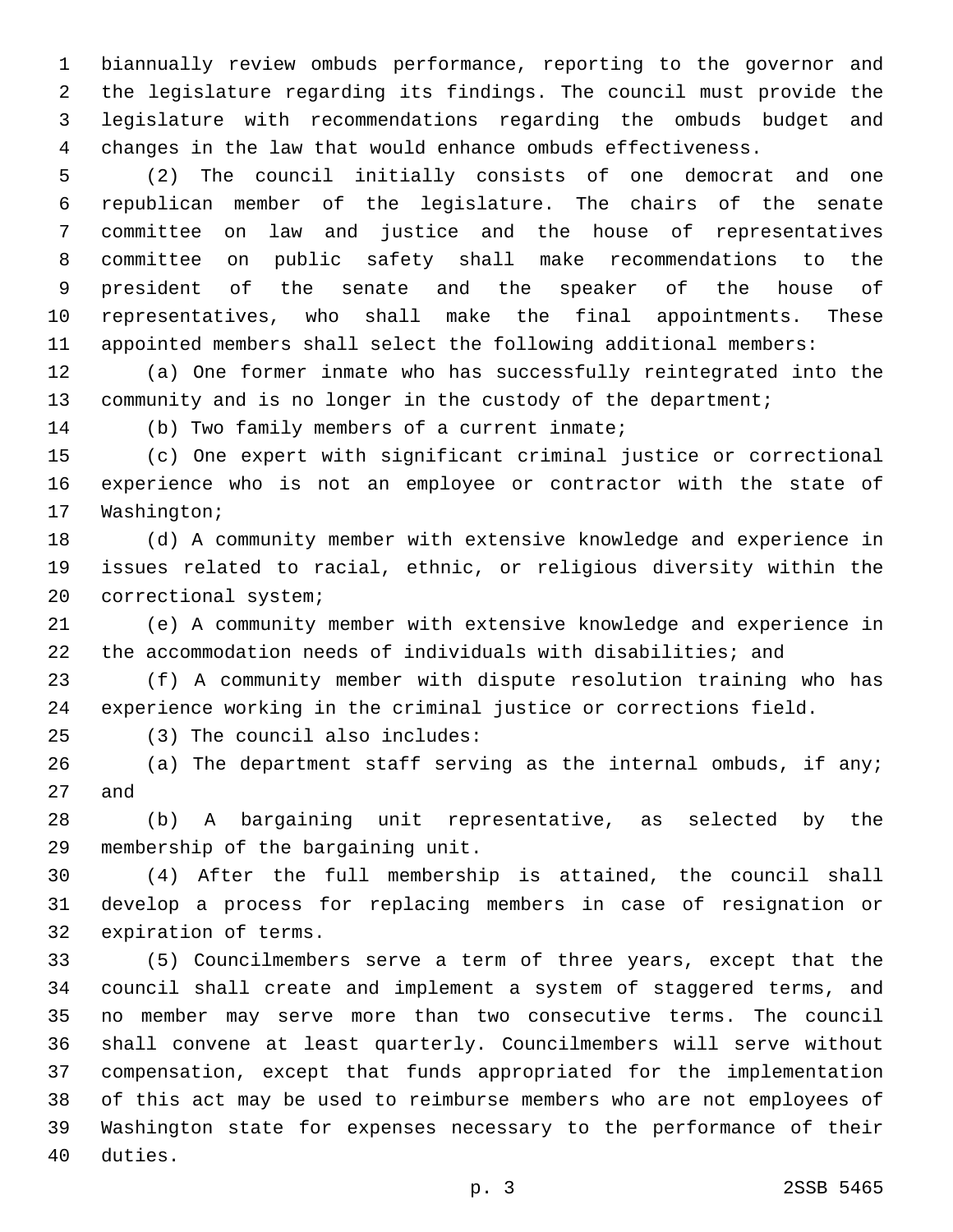NEW SECTION. **Sec. 5.** (1) Subject to the availability of amounts appropriated for this specific purpose, the state auditor shall designate, by a competitive bidding process, the nonprofit organization that will contract to operate the office of the corrections ombuds. The selection process must include direct stakeholder participation in the development of the request for proposals, evaluation of bids, and final selection. The state auditor shall select an organization that possesses, directly or through subcontracts, significant legal expertise, competence with mediation and alternative dispute resolution, and experience working within criminal justice and correctional environments addressing issues relating to chemical dependency treatment, disability and disability- related accommodation, respect for racial, ethnic, and religious diversity, and other civil rights and conditions issues. The selected organization must have experience and the capacity to effectively communicate regarding criminal justice issues with policymakers, stakeholders, and the general public, and must be prepared and able to provide all program and staff support necessary, directly or through subcontracts, to carry out all duties of the office.

 (2) The contracting organization and its subcontractors, if any, are not state agencies or departments, but instead are private, independent entities operating under contract with the state.

 (3) The state auditor or state may not revoke the designation of the organization contracted to provide the services of the office of the corrections ombuds except upon a showing of neglect of duty, misconduct, or inability to perform duties. Prior to revoking the designation, the state must provide notice and an opportunity for the organization, the ombuds, and the public to comment upon the proposed revocation, and must provide the organization an opportunity to 30 appeal the decision to a court.

## NEW SECTION. **Sec. 6.** (1) The ombuds shall:

 (a) Establish priorities for use of the limited resources 33 appropriated to implement this act;

 (b) Maintain a statewide toll-free telephone number, a collect telephone number, a web site, and a mailing address for the receipt 36 of complaints and inquiries;

 (c) Provide information, as appropriate, to inmates, family members, representatives of inmates, department employees, and others 39 regarding the rights of inmates;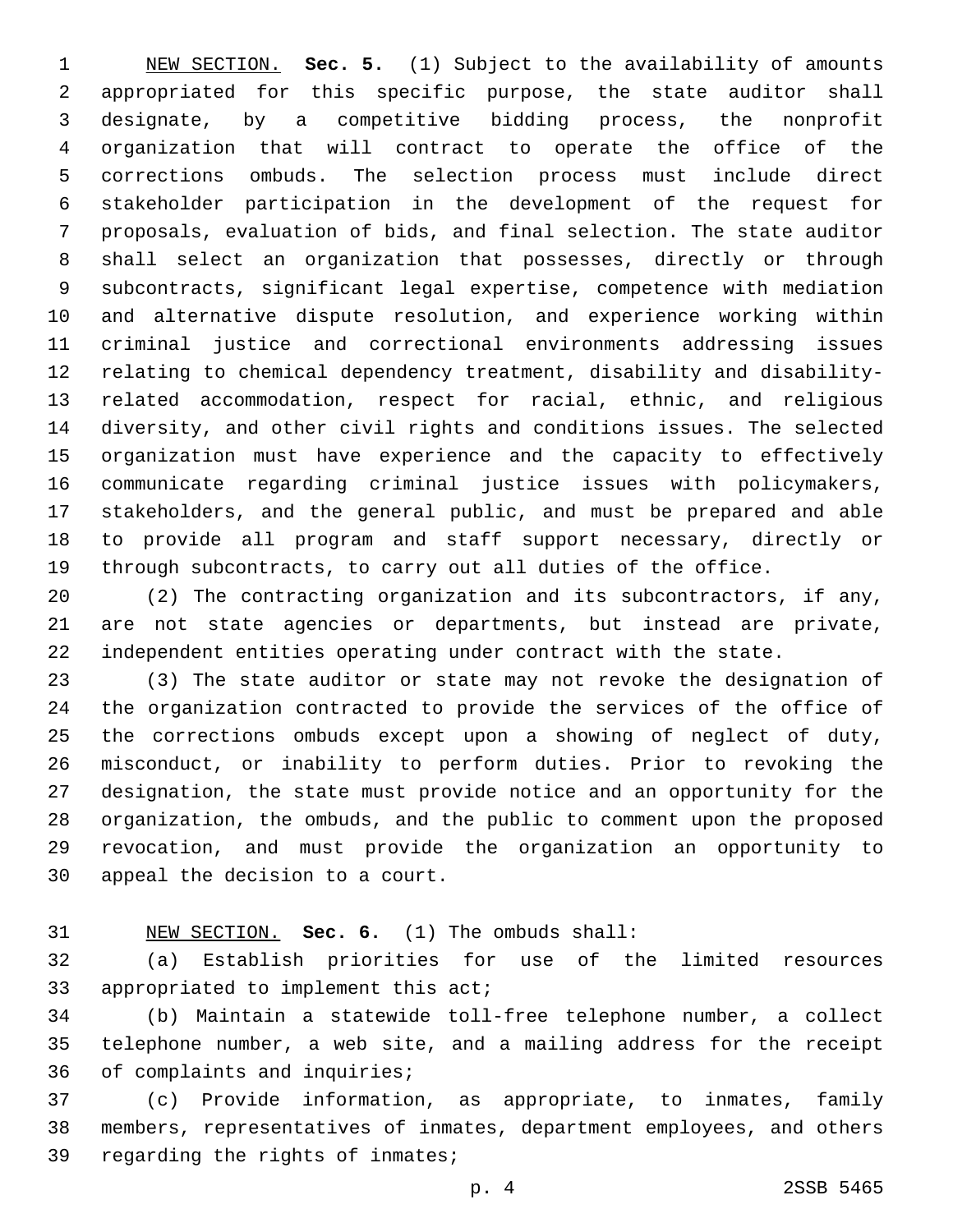(d) Provide technical assistance to support inmate participation in self-advocacy, utilizing existing kite, grievance, and appeal 3 procedures;

 (e) Monitor department compliance with applicable federal, state, and local laws, rules, regulations, and policies with a view toward 6 protecting the rights of inmates;

 (f) Monitor and participate in legislative and policy developments affecting correctional facilities and advocate for systemic reform aimed toward protecting the rights of inmates;

 (g) Establish a statewide uniform reporting system to collect and analyze data related to complaints regarding the department;

 (h) Establish procedures to receive, investigate, and resolve 13 complaints;

 (i) Submit annually to the council, by November 1st of each year, a report analyzing the work of the office, including any 16 recommendations; and

 (j) Adopt and comply with rules, policies, and procedures 18 necessary to implement this chapter.

 (2)(a) The ombuds may initiate and attempt to resolve an investigation upon his or her own initiative, or upon receipt of a complaint from an inmate, a family member, a representative of an inmate, a department employee, or others, regarding:

23 (i) Abuse or neglect;

24 (ii) Department decisions or actions;

25 (iii) Inactions or omissions;

26 (iv) Policies, rules, or procedures; or

(v) Alleged violations of law.27

 (b) Prior to filing a complaint with the ombuds, an inmate shall have reasonably pursued resolution of the complaint through the internal grievance process with the department of corrections. However, in no event may an inmate be prevented from filing a complaint more than ninety days after filing an internal grievance, regardless of whether the department has completed the grievance process. This subsection (2)(b) does not apply to complaints related to threats of bodily harm including, but not limited to, sexual or physical assaults or the denial of necessary medical treatment.

 (c) The ombuds may decline to investigate any complaint as 38 provided by the rules adopted under this chapter.

 (d) The ombuds may not investigate any complaints relating to an 40 inmate's underlying criminal conviction.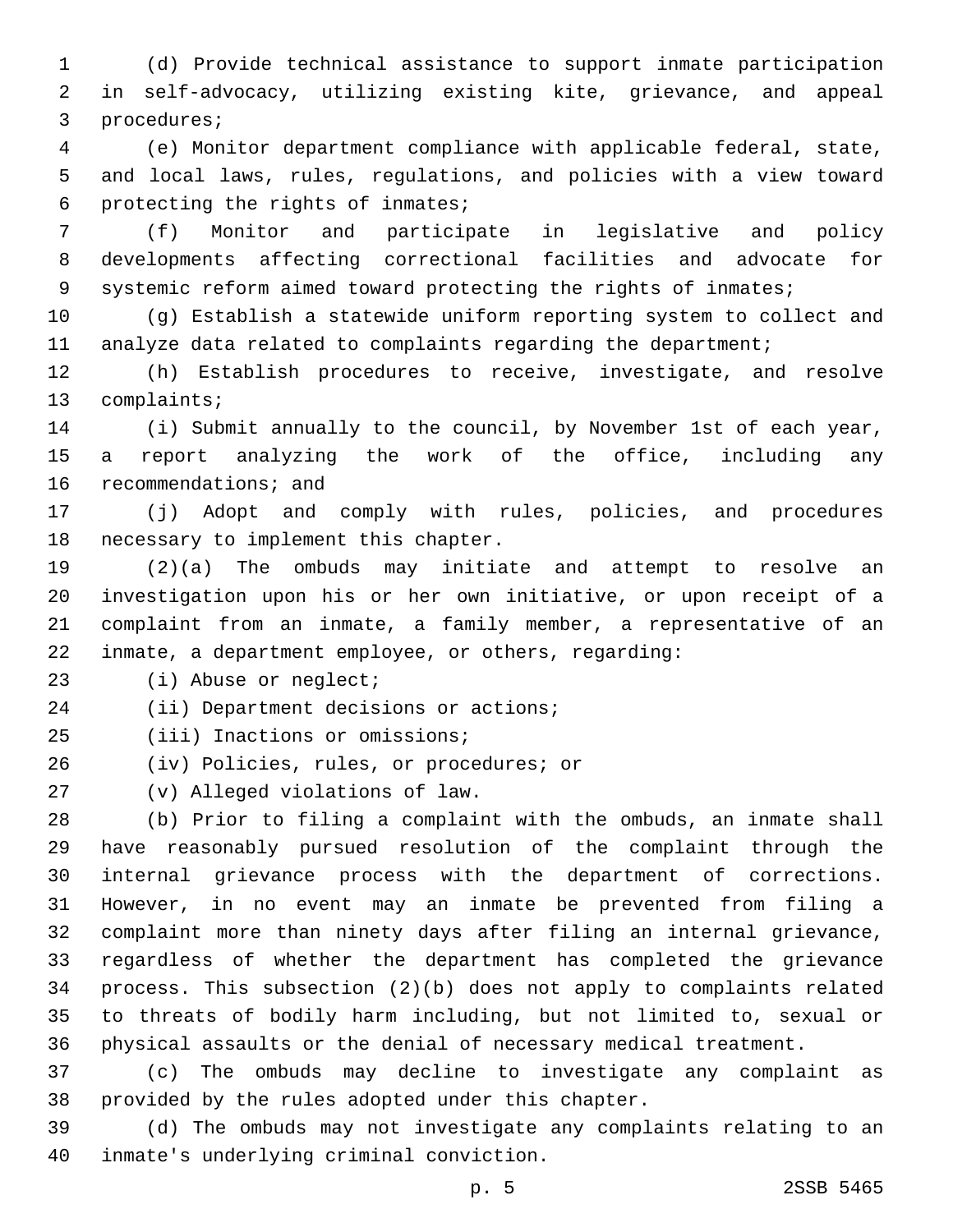(e) The ombuds may not investigate a complaint from a department employee that relates to the employee's employment relationship with 3 the department.

 (f) The ombuds may refer complainants and others to appropriate 5 resources, agencies, or departments.

 (g) The ombuds may not levy any fees for the submission or 7 investigation of complaints.

 (h) At the conclusion of an investigation of a complaint, the ombuds must render a public decision on the merits of each complaint, except that the documents supporting the decision are subject to the confidentiality provisions of section 8 of this act. The ombuds must communicate the decision to the inmate, if any, and to the department. The ombuds must state their recommendations and reasoning if, in the ombuds' opinion, the department or any employee thereof 15 should:

16 (i) Consider the matter further;

17 (ii) Modify or cancel any action;

18 (iii) Alter a rule, practice, or ruling;

(iv) Explain in detail the administrative action in question;

20 (v) Rectify an omission; or

21 (vi) Take any other action.

 (i) If the ombuds so requests, the department must, within the time specified, inform the ombuds about any action taken on the recommendations or the reasons for not complying with the 25 recommendations.

 (j) After the conclusion of an investigation, if the ombuds believes that additional action is warranted, the ombuds may:

 (i) Report a finding of abuse, neglect, or other rights violation 29 to the appropriate committees of the legislature.

 (ii) Take any additional action that the ombuds considers 31 appropriate.

 (k) Before announcing a conclusion or recommendation that expressly, or by implication, criticizes a person or the department, the ombuds must attempt to notify the person or the department. The ombuds may request to be notified by the department, within a specified time, of any action taken on any recommendation presented. The ombuds must notify the inmate, if any, of the actions taken by the department in response to the ombuds' recommendations.

 (3) This chapter does not require inmates to file a complaint with the ombuds in order to exhaust available administrative remedies

p. 6 2SSB 5465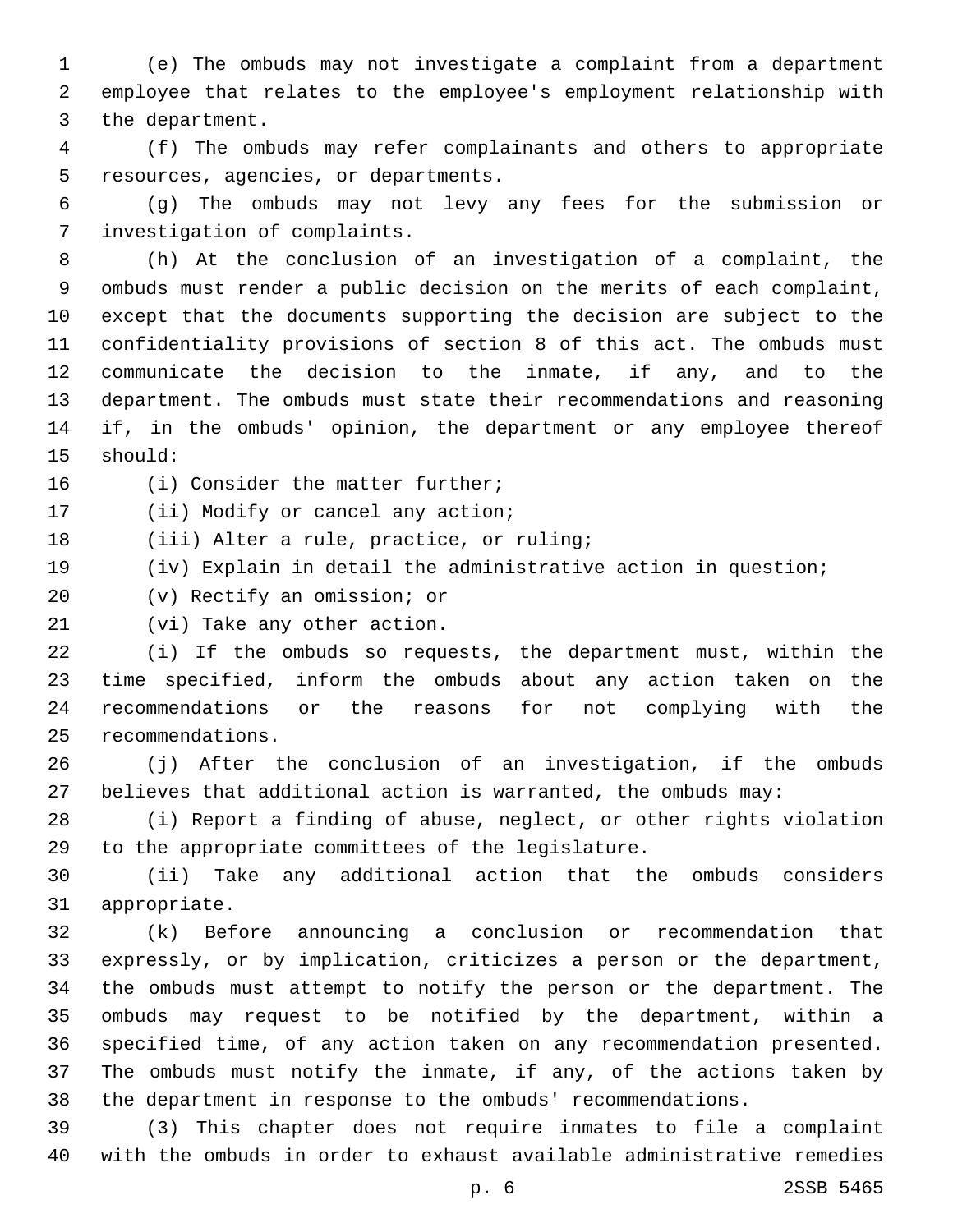for purposes of the prison litigation reform act of 1995, P.L.  $2 \quad 104-134.$ 

 NEW SECTION. **Sec. 7.** (1) The ombuds must have reasonable access to correctional facilities at all times necessary to conduct a full investigation of an incident of abuse or neglect. This authority includes the opportunity to interview any inmate, department employee, or other person, including the person thought to be the victim of such abuse, who might be reasonably believed to have knowledge of the incident under investigation. Such access must be afforded, upon request by the ombuds, when:

 (a) An incident is reported or a complaint is made to the office; (b) The ombuds determines there is reasonable suspicion that an 13 incident has or may have occurred; or

 (c) The ombuds determines that there is or may be imminent danger 15 of serious abuse or neglect of an inmate.

 (2) The ombuds must have reasonable access to department facilities, including all areas which are used by inmates, all areas which are accessible to inmates, and to programs for inmates at reasonable times, which at a minimum must include normal working hours and visiting hours. This access is for the purpose of:

 (a) Providing information about individual rights and the services available from the office, including the name, address, and 23 telephone number of the office;

 (b) Monitoring compliance with respect to the rights and safety of inmates; and

 (c) Inspecting, viewing, photographing, and video recording all areas of the facility which are used by inmates or are accessible to 28 inmates.

 (3) Reasonable access to inmates includes the opportunity to meet and communicate privately and confidentially with individuals regularly, both formally and informally, by telephone, mail, and in 32 person.

 (4) The ombuds has the right to access, inspect, and obtain copies of all relevant information, records, or documents in the possession or control of the department that the ombuds considers necessary in an investigation of a complaint filed under this chapter, and the department must assist the ombuds in obtaining the necessary releases for those documents which are specifically 39 restricted or privileged for use by the ombuds.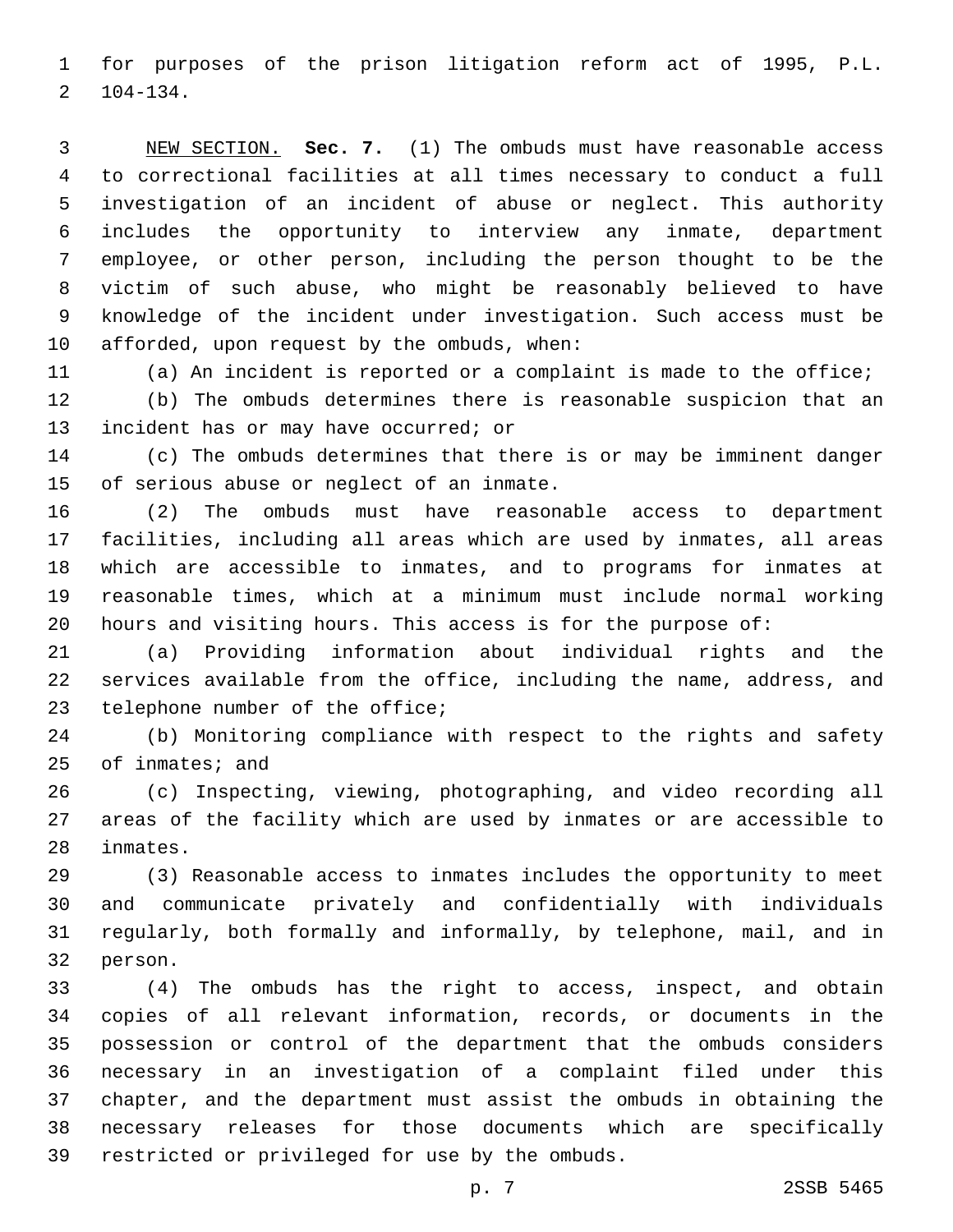(a) When conducting an investigation of potential abuse or neglect, the ombuds must have access to relevant records not later than ten business days after the ombuds makes a written request for such records.4

 (b) The ombuds must have immediate access, not later than seventy-two hours after the ombuds makes such a request, to relevant records, without consent from another party, if the ombuds determines there is reasonable suspicion that the health or safety of an inmate is in serious and immediate jeopardy, or in any case of death of an 10 inmate while in department custody.

 (5) A state or local government agency or entity that has records that are relevant to a complaint or an investigation conducted by the ombuds must provide the ombuds with access to such records.

 NEW SECTION. **Sec. 8.** (1) Correspondence and communication with the office is confidential and must be protected as privileged correspondence in the same manner as legal correspondence or communication.

 (2) The office shall establish confidentiality rules and procedures for all information maintained by the office.

 (3) The office shall preserve the confidentiality of information obtained while providing services, including general information, technical assistance, and investigations, to individuals, including inmates, family members and representatives of inmates, department employees, and others. Confidential information may not be disclosed unless the individual gives informed consent, the disclosure is impliedly authorized in order to carry out ombuds services, or the disclosure is authorized by subsection (4) of this section.

 (4) To the extent the ombuds reasonably believes necessary, the 29 ombuds:

 (a) Must reveal information obtained in the course of providing ombuds services to prevent reasonably certain death or substantial 32 bodily harm; and

 (b) May reveal information obtained in the course of providing ombuds services to prevent the commission of a crime.

 (5) If the ombuds receives personally identifying information about individual corrections staff during the course of an investigation that the ombuds determines is unrelated or unnecessary to the subject of the investigation or recommendation for action, the ombuds will not further disclose such information. If the ombuds

p. 8 2SSB 5465